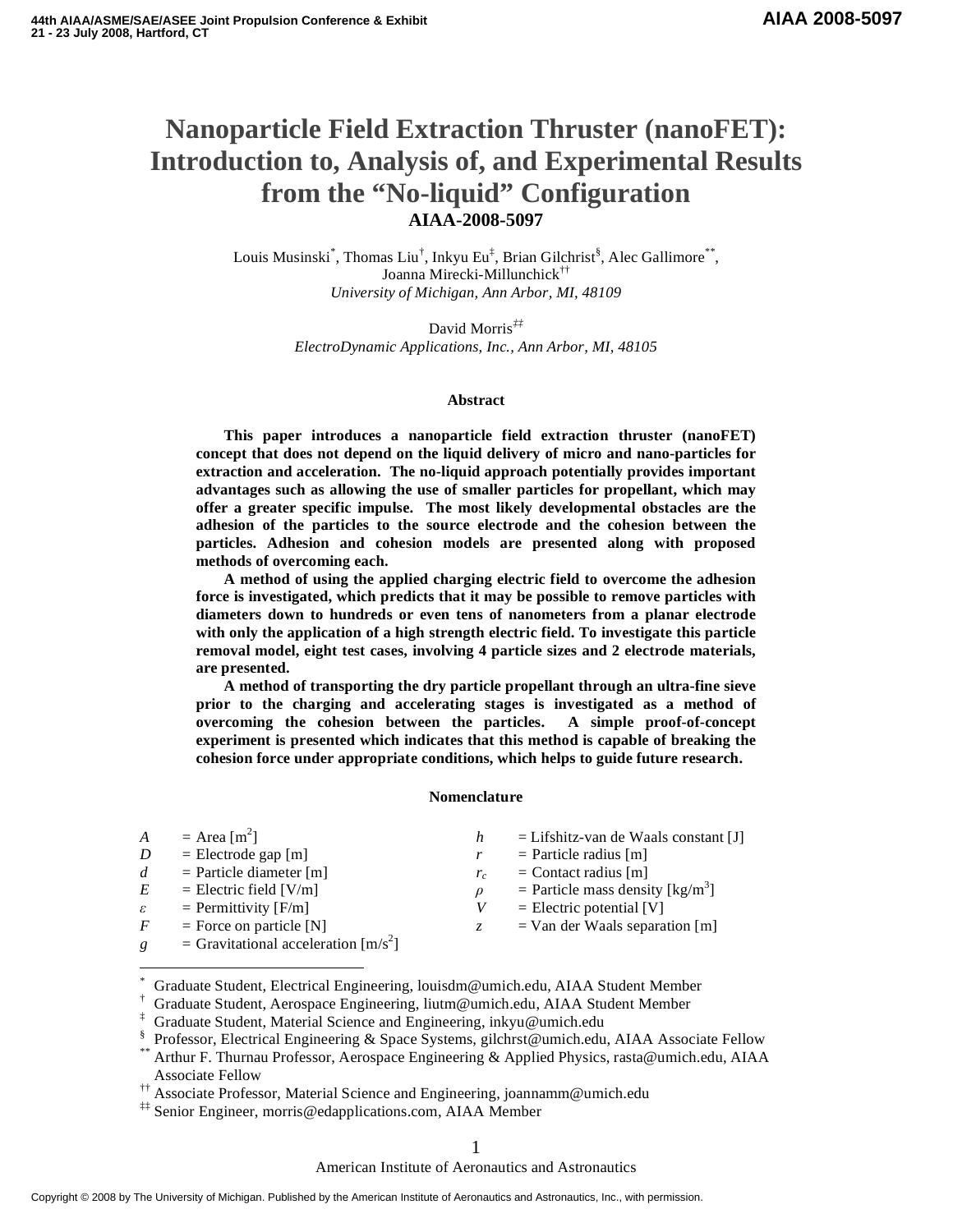## **1. Introduction**

 The nanoparticle field extraction thruster, nanoFET, is an electrostatic propulsion concept that utilizes micro- and nano-electromechanical systems (NEMS/MEMS) to transport, charge, and accelerate microand nano-particle propellant.<sup>1,2</sup> The majority of research and development has focused on the insulating liquid design configuration shown in Figure 1.



**Figure 1: Schematic showing four emitters from the insulating liquid design configuration.** 

 Figure 1 is a schematic of four emitters from the MEMS/NEMS based nanoFET thruster concept where a multi-layer grid establishes the critical electric fields to charge, extract, accelerate, and eject conducting micro- and nano-particles (one example shown in Figure  $2^3$ ) from the surface of an insulating liquid used to transport these particles. Note that the use of MEM/NEMS technologies are expected to allow large arrays to be fabricated with millions of emitters per square centimeter.



**Figure 2: Example of a collection of unsorted nanoparticles in the 10 nm diameter range.** 

 To understand how nanoFET's insulating liquid configuration works, Figure 3 depicts a model of a single emission zone. The particles are initially housed in a low vapor pressure liquid-filled storage reservoir. These spheres or cylinders are then transported through a microfluidic transport system to emission zones. These zones are comprised of multiple layers of stacked electrodes with millions of micron-sized channels for particle acceleration. Beneath the accelerating channels are electrical charging pads that are submersed in the low vapor pressure liquid. The layers of stacked electrodes and the charging pads are electrically biased to produce strong electric fields in the accelerating channels and within the liquid reservoir.

 Particles delivered to the emission zones through the microfluidic transport system become electrically charged when they contact one of the charging pads. After acquiring sufficient charge, the particles are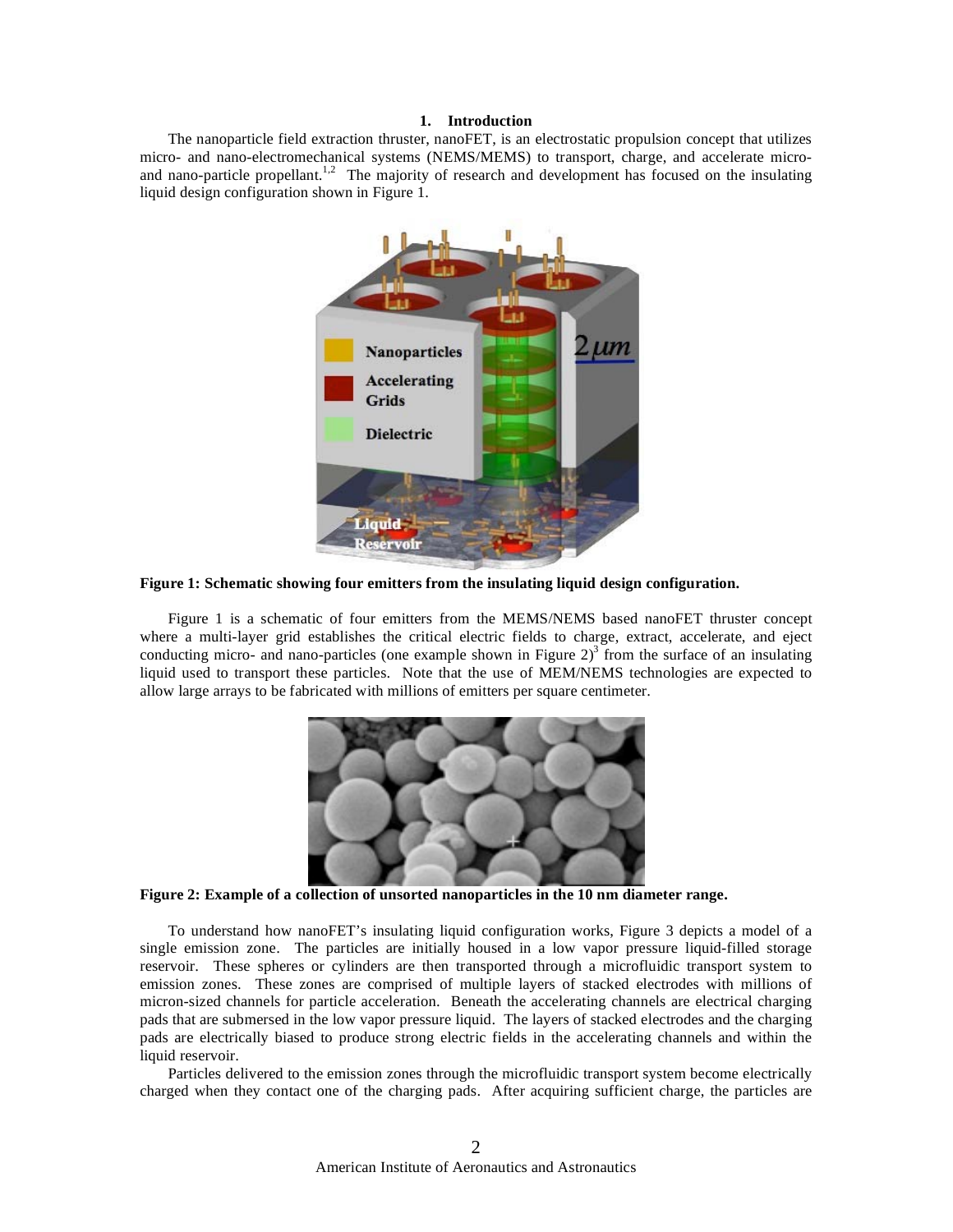transported by the electric field to the liquid surface, extracted through the surface, accelerated in the channels, and finally ejected to produce thrust.<sup>4</sup>



**Figure 3: Cross-section of a single emission channel used with the insulating liquid configuration.** 

 This paper presents a parallel design configuration that is being pursued that eliminates the use of the liquid, and instead transports, charges, and ejects dry micro- and nano-particles. The complete design of this system is beyond the scope of this paper, but will be presented in an upcoming publication. This paper refers to this design as the no-liquid configuration. Figure 4 is a preliminary illustration showing the delivery, charging, and acceleration stages of the no-liquid configuration, which uses a method of transporting the dry particle propellant through an ultra-fine *sieve* to separate the clumped nano-particle powder into individually isolated particles prior to charging and acceleration. The system consists of a particle storage reservoir directly against the ultra-fine sieve with a control piston that supplies pressure to help force the particles through the sieve, which is aided by a vibrational source (not shown). The sieve size is matched to the particle size so that only one particle is capable of passing through each sieve orifice at a time, which breaks the clumped powder into individually isolated particles. Above the sieve are the stacked charging and acceleration grids similar to the insulating liquid configuration. Electric potentials are applied across the conducting sieve and the stacked grids to generate the charging and accelerating electric fields used to charge and accelerate the individual particles that pass through the sieve.



**Figure 4: Sketch of a no-liquid configuration nanoFET concept. Dimensions are not to scale.**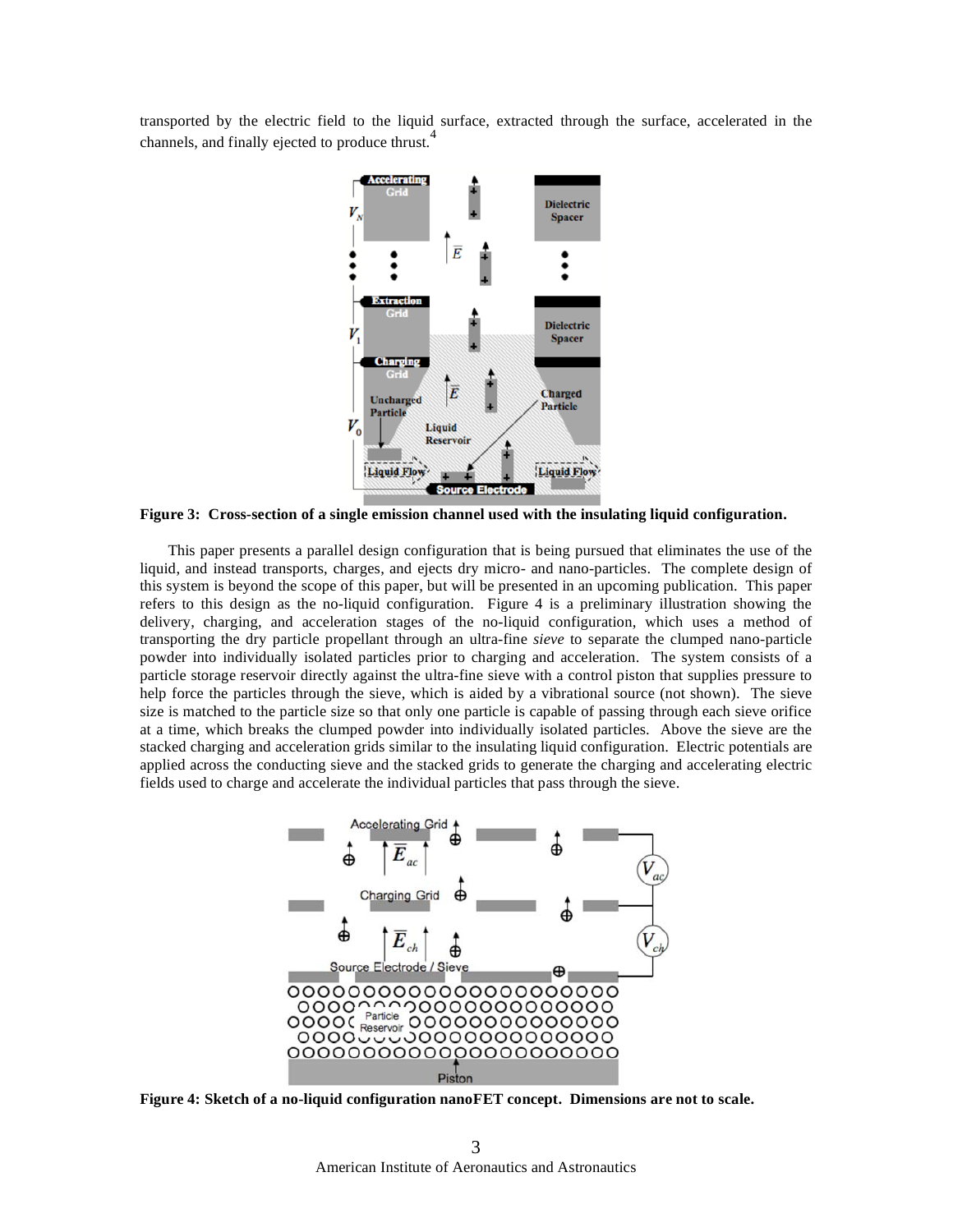Previous studies working with nanometer and micron sized particles explain that particles on this size scale have a strong tendency to adhere to each other *(cohesion)* and to other objects that they contact *(adhesion)*. 5 Therefore, an understanding of the adhesion and cohesion forces and how to overcome them is extremely important to the development of the no-liquid configuration to assure that the particles do not clump together through cohesion or stick to the source electrode through adhesion. This paper presents a theoretical analysis of the adhesion and cohesion forces. In addition, the electric force arising from the charging electric field acting on the charged particles is investigated, both theoretically and experimentally, as a method to overcome the adhesion force and achieve particle removal from the source electrode. Finally a proof-of-concept experiment with the goal of demonstrating the feasibility of overcoming the cohesion force with the sieving particle delivery system is presented.

## **2. Adhesion and Cohesion Forces**

There are four primary forces generally credited for the adhesion and cohesion of small particles.<sup>5,6</sup> The relative magnitude of these forces is dependent on the size of the particles, the materials involved, and the environmental conditions. The most dominant of these forces when considering dry, conducting particles smaller than several hundred microns is the van der Waals force.

 The van der Waals force between atoms arises when an apolar atom momentarily has a dipole moment due to the movement of its electrons with respect to its nucleus. This momentary dipole creates an electric field, which induces dipole moments in neighboring atoms. The resulting dipoles attract each other as the positive end of one atom aligns with the negative end of another.<sup>5</sup>

 The van der Waals force between macroscopic bodies is calculated by taking the summation of the van der Waals forces between the atoms of the different bodies. The van der Waals force density between two infinite parallel planar surfaces is calculated to be dependent on the Lifshitz-van der Waals constant, *h*, and the separation between the surfaces, *z*. 5

$$
\frac{F_{\nu dw}}{A} = \frac{h}{8\pi^2 z^3} \tag{1}
$$

The Lifshitz-van der Waals constant has units of energy and is a function of the material combination involved. The values for select materials are published, but are disputed by many authors, which is briefly discussed in Section 3. It is accepted that typical values of the Lifshitz-van der Waals constant range from 0.6 to 9.0 eV. <sup>6</sup> According to Curran, a minimum separation distance of 4 Angstroms is acceptable when evaluating the van der Waals force.<sup>7</sup>

 Using the van der Waals force density between two parallel planar surfaces given in Equation (1), the adhesion force between a spherical particle and an infinite planar surface (Equation (2)) and the cohesion force between two spherical particles (Equation  $(3)$ ) are calculated.<sup>5</sup>

$$
F_{vdw-ad} \approx \frac{hr}{8\pi z^2} \tag{2}
$$

$$
F_{\text{vdw-co}} \approx \frac{hr}{16\pi z^2} \tag{3}
$$

 The simple expressions for the adhesion and cohesion van der Waals forces scale directly with the particles' radii and inversely with the square of the minimum separation.

 A comparison of the van der Waals forces reveals that the adhesion and cohesion forces scale the same with the particle size, but the adhesion force is approximately twice the cohesion force when using particles of the same size. Figure 5 is a plot of the adhesion and cohesion forces as a function of particle diameter when using a Lifshitz-van der Waals constant of 9 eV. For comparison purposes, the weight of the particle is included in the plot when the particle is made from aluminum.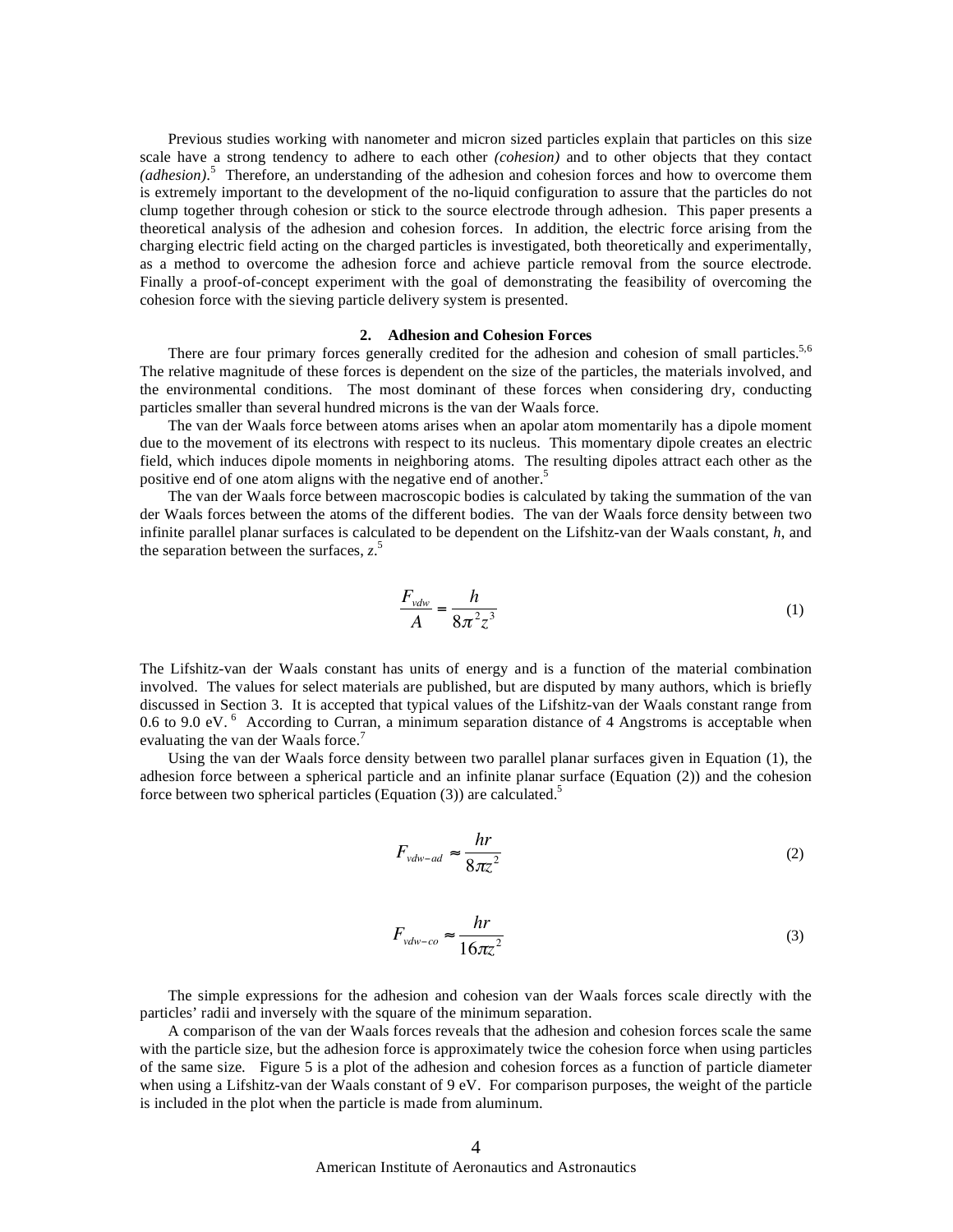

#### **Adhesion and Cohsion Forces for Spherical Particles**

**Figure 5: Plot of the adhesion and cohesion forces using a Lifshitz-van der Waals constant of 9 eV, and the weight of an aluminum particle.** 

The plot in Figure 5 shows that as the particle size decreases, the adhesion and cohesion forces decrease. This is somewhat misleading because, by comparison to the gravitational force, both the adhesion and cohesion forces become more significant for smaller particles.

## **3. Overcoming the Adhesion Force Using High Strength Electric Fields**

 The removal of micro- and nano-particles from surfaces is important to many applications, particularly in the MEMS and pharmaceutical industries. A few techniques currently used for particle removal are ultrasonic vibration, mechanical vibration, and laser irradiation.<sup>5,8</sup> These techniques work by accelerating the particles relative to the surface. This section investigates an alternative method of particle removal using high strength electric fields, which lends itself nicely to the design of micro- and nano-particle thrusters, which use high strength electric fields to charge the particles when they are in contact with the source electrode. This section presents the electric force on a spherical conducting particle when in contact with an infinite planar electrode and applies this force to determine the required electric field to overcome the van der Waals adhesion force.

 The model for spherical particle removal from a planar electrode is shown in Figure 6 and consists of two infinite parallel electrodes with a conducting spherical particle in contact with the upper surface of the bottom electrode. An electric potential bias, V, is applied across the electrodes to generate an electric field within the gap.



**Figure 6: Model for the removal of a conducting spherical particle from a planar electrode using a high strength electric field.**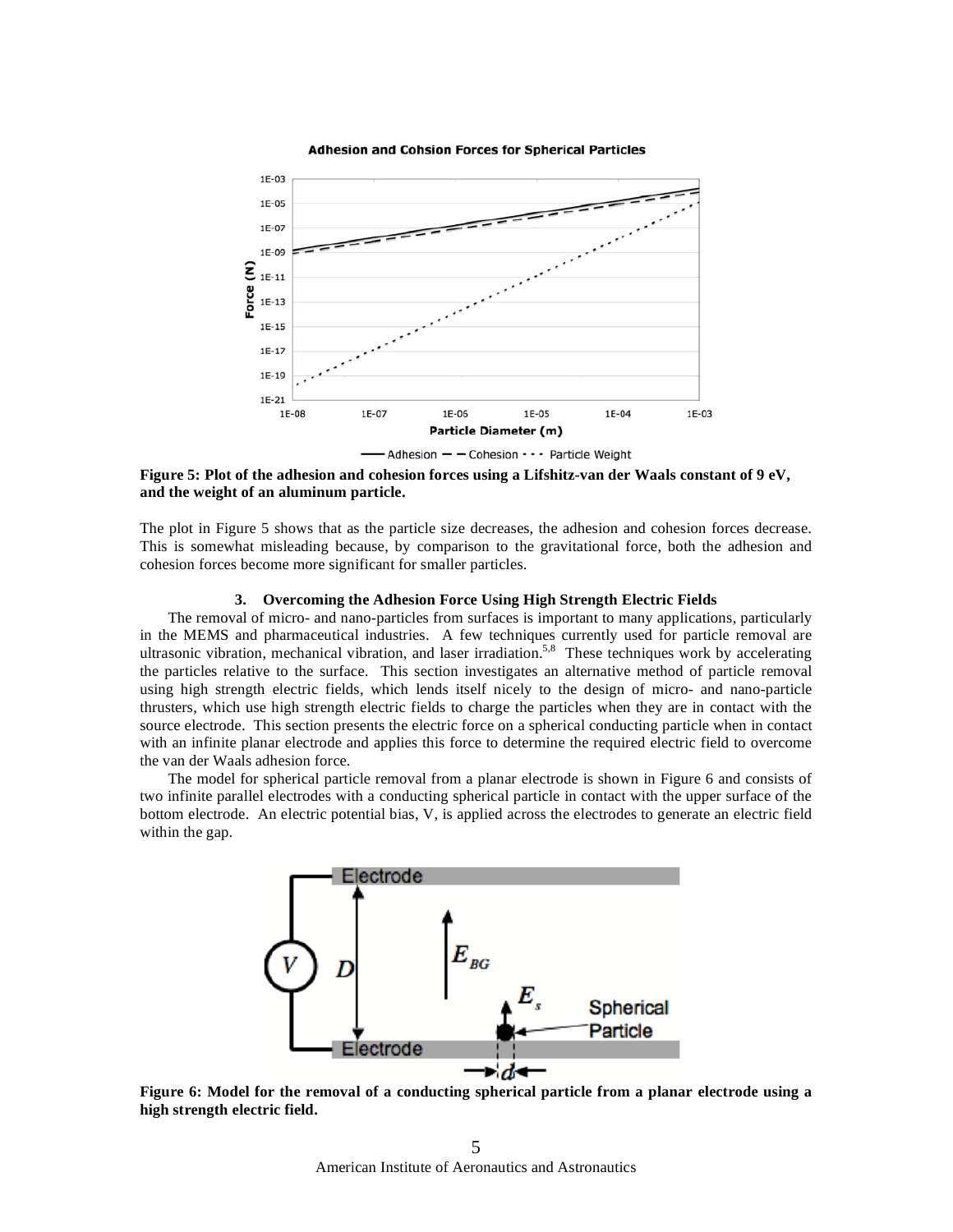The complete derivation of the electric force on the spherical particle when in contact with the source electrode is beyond the scope of this paper. Felici calculated it when assuming the particle is much smaller than the electrode gap  $(d \lt D)$ .<sup>9,10</sup>

$$
F_{el} \approx 5.5 \pi r^2 \varepsilon E_{BG}^2 \tag{4}
$$

 Using the model for the electric force on a conducting particle in contact with the source electrode from Equation (4) and the van der Waals adhesion force from Equation (2), the threshold background electric field for particle removal can be calculated when the van der Waals force is dominant. It is important to include the gravitational force on the particle in this calculation to show where the adhesion force becomes more important than gravity.

$$
F_g = \frac{4}{3}\pi r^3 \rho g \tag{5}
$$

 By combining Equations (2), (4), and (5), the threshold background electric field for overcoming the adhesion force is determined when the particle is much smaller than the electrode gap.

$$
E_{\text{thresh}} \approx \sqrt{\frac{1}{r} \frac{h}{z^2 \epsilon} (0.0023) + r \frac{\rho g}{\epsilon} (0.24)}
$$
(6)

It is important to note that the threshold electric field can be broken down into two terms: the adhesion dominant term and the gravitational dominant term. The adhesion dominant term scales inversely with the square root of the particle size while the gravitational term scales directly with the square root of the particle size.

 Figure 7 is a plot of the predicted threshold electric field for overcoming the van der Waals adhesion force and the gravitational force for the two cases when the Lifshitz-van der Waals constant is 9 eV and 0.6 eV. The particle density is assumed to be  $1,000 \text{ kg/m}^3$  and the surrounding medium is vacuum.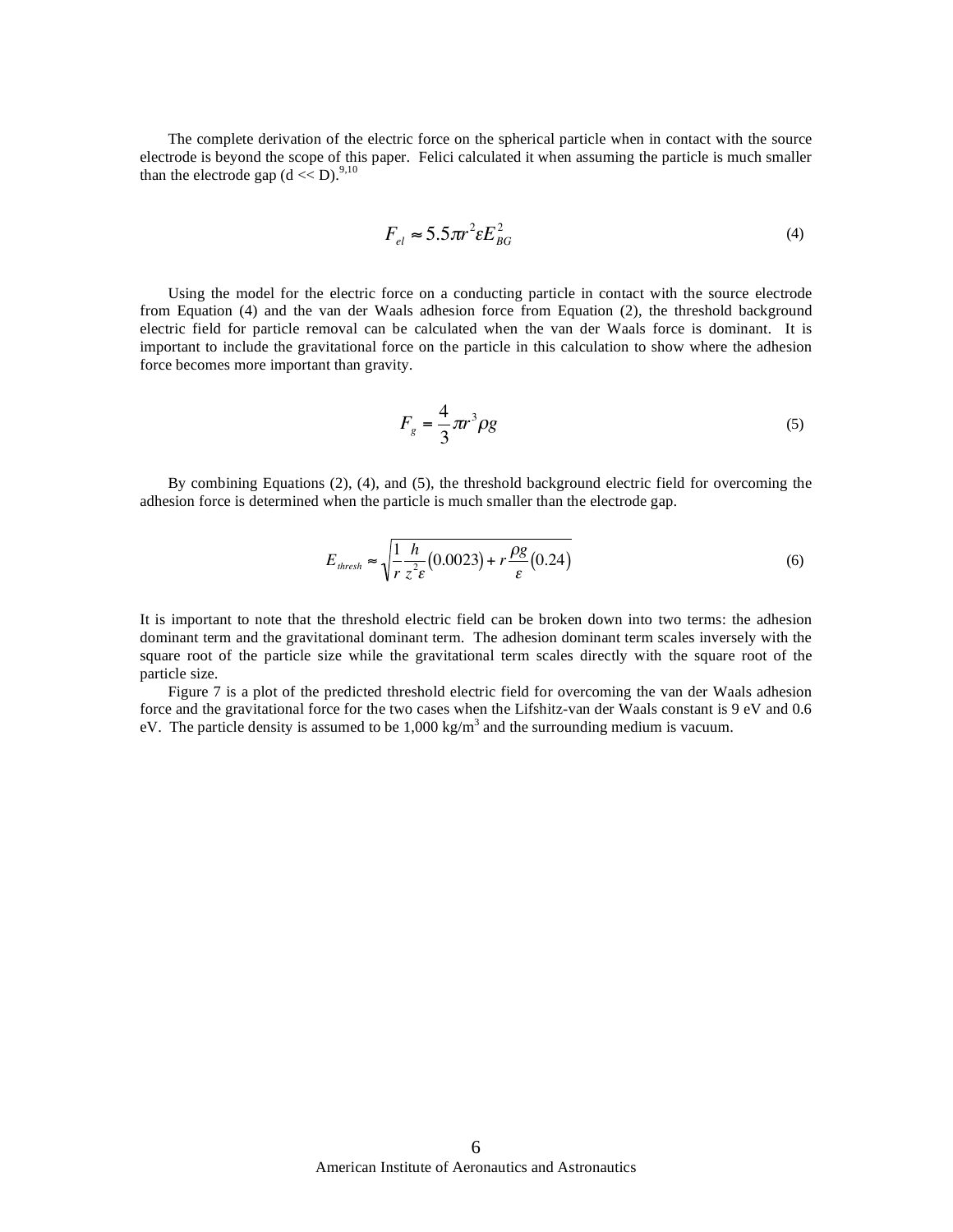

**Figure 7: Plot of the threshold electric field to overcome the adhesion and gravitational forces holding a spherical particle in contact with the source electrode.**

 The plot of the threshold electric field clearly illustrates the two regimes. Particles much larger than the centimeter range lie within the gravitational regime and particles much smaller than millimeter range lie within the adhesion regime. Both forces affect particles between these two ranges significantly. According to the plot, it may be possible to remove spherical particles with diameters as small as tens of nanometers when keeping the background electric field less than approximately 100 MV/m, which is approximately one order of magnitude less than required for electron emission.<sup>11</sup>

## **A. Experimental Setup**

 To experimentally investigate the van der Waals adhesion force and to overcome this force by way of an electric force, the system depicted in Figure 8 was constructed, which is very similar to the model in Figure 6 with the addition of the thin strip of Kapton® tape over the surface of the upper electrode. Note that the Kapton® tape does modify the background electric field slightly, which is taken into account in the results section.



**Figure 8: Depiction of the experimental setup used for investigating the adhesion force and using an electric force to overcome this adhesion force.**

 The goals of the experiment are to measure the threshold electric field required for removing conducting spherical particles from the electrode surface for various particles in the adhesion dominant regime, investigate the effects of particle size on the adhesion force, and investigate the effects of the particle and electrode materials on the adhesion force.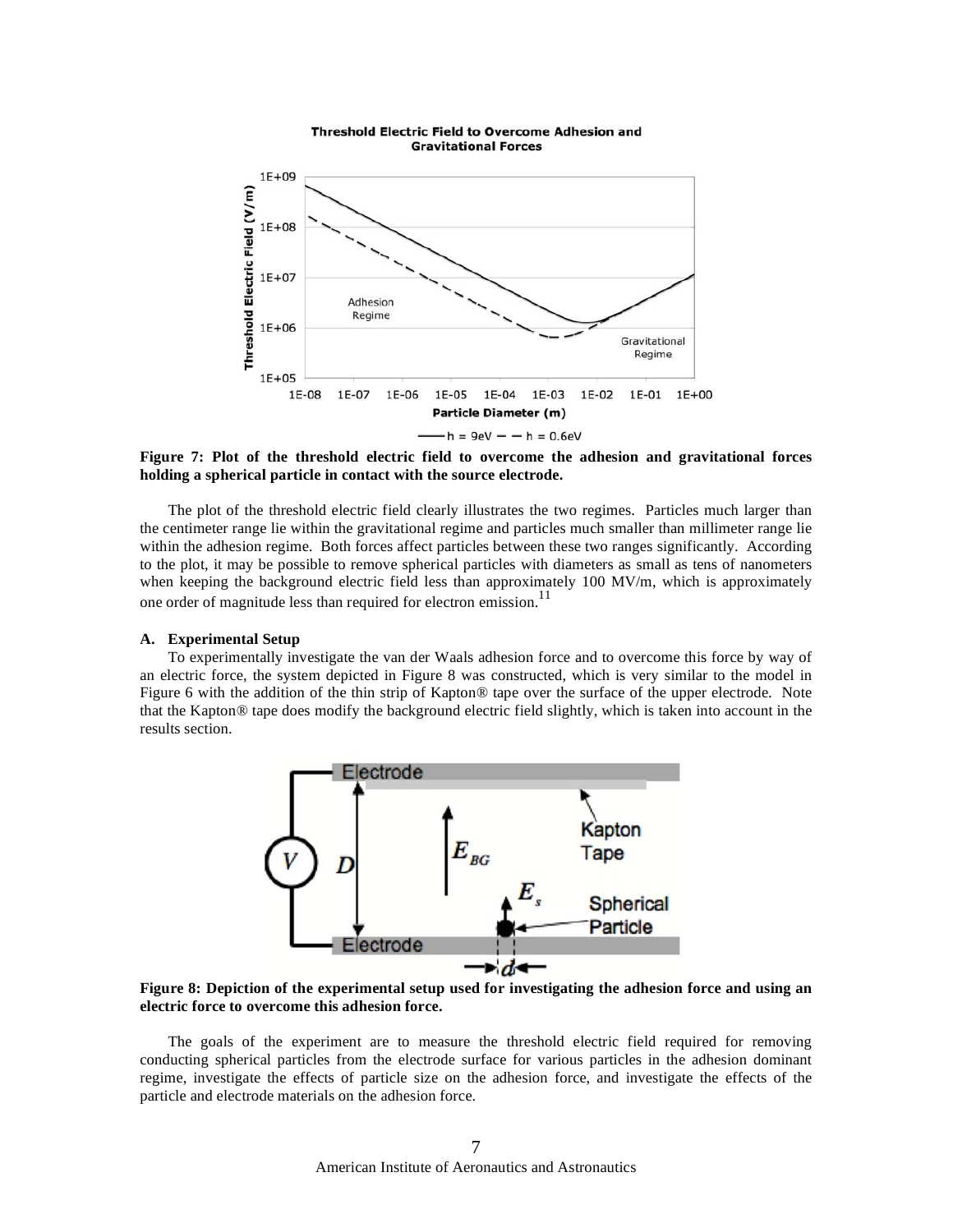The experiment is performed by depositing approximately 100 conducting spherical micro-particles on the surface of the bottom electrode. To prevent the particles from clumping together through cohesion, the particles are passed through a micro-sieve to separate the clumps into individual particles prior to deposition onto the electrode surface. It is desirable to have the particles separated by a distance of at least ten times their diameter to ensure that neighboring particles do not affect the electric field profile at their surfaces. Once the particles are deposited, the upper electrode is secured in place to provide the correct uniform electrode gap, which is regulated by a spacer, either 1.0 mm or 4.0 mm thick. Next, the voltage across the electrodes is increased incrementally to generate the strong electric field within the gap. At each voltage increment, a photograph of the particles remaining in contact with the source electrode is taken to provide visual evidence of the number of particles removed. The process is repeated until all of the particles have been removed. Finally, the number of particles removed from the electrode surface at each voltage increment is counted, providing an experimental measurement of the threshold electric field required for particle removal.

 The particles removed from the source electrode during testing are accelerated across the electrode gap towards the upper electrode and onto the Kapton® tape, where they remain trapped. The Kapton® tape serves to collect the removed particles so that they do not oscillate between the electrodes and disrupt the particles still adhered to the bottom electrode. The tape used for this experiment had a thickness of approximately 25  $\mu$ m and Kapton® typically has a relative dielectric constant of approximately 2.7.<sup>12</sup>

 The experiment was performed with four different spherical particle sizes, ranging in diameter from 53 microns to 305 microns, which are all in the adhesion dominant regime. Table 1 lists the mean diameters, tolerances, materials, densities, and manufacturers of the particles.

| Mean Diameter<br>$(\mu m)$ | Tolerance<br>$(\pm \mu m)$ | Material<br>Composition         | Density<br>$(kg/m^3)$ | Manufacturer |
|----------------------------|----------------------------|---------------------------------|-----------------------|--------------|
| 305                        | 10                         | $95\%$ Sn / 5%Sb                | 7,250                 | Indium Corp  |
| 196                        | 16                         | Soda-lime glass<br>coated w/ Ag | 2,500                 | Mo-Sci Corp  |
| 102                        | 10                         | $95\%$ Sn / 5%Sb                | 7,250                 | Indium Corp  |
| 53                         | 4                          | Soda-lime glass<br>coated w/ Ag | 2,500                 | Mo-Sci Corp  |

**Table 1: Properties of the four particles used in the particle adhesion experiment.** 

 Figure 9 is a set of photographs of the four particles and includes a close-up shot and a distance shot of each particle size. These photographs were taken using a scanning electron microscope (SEM).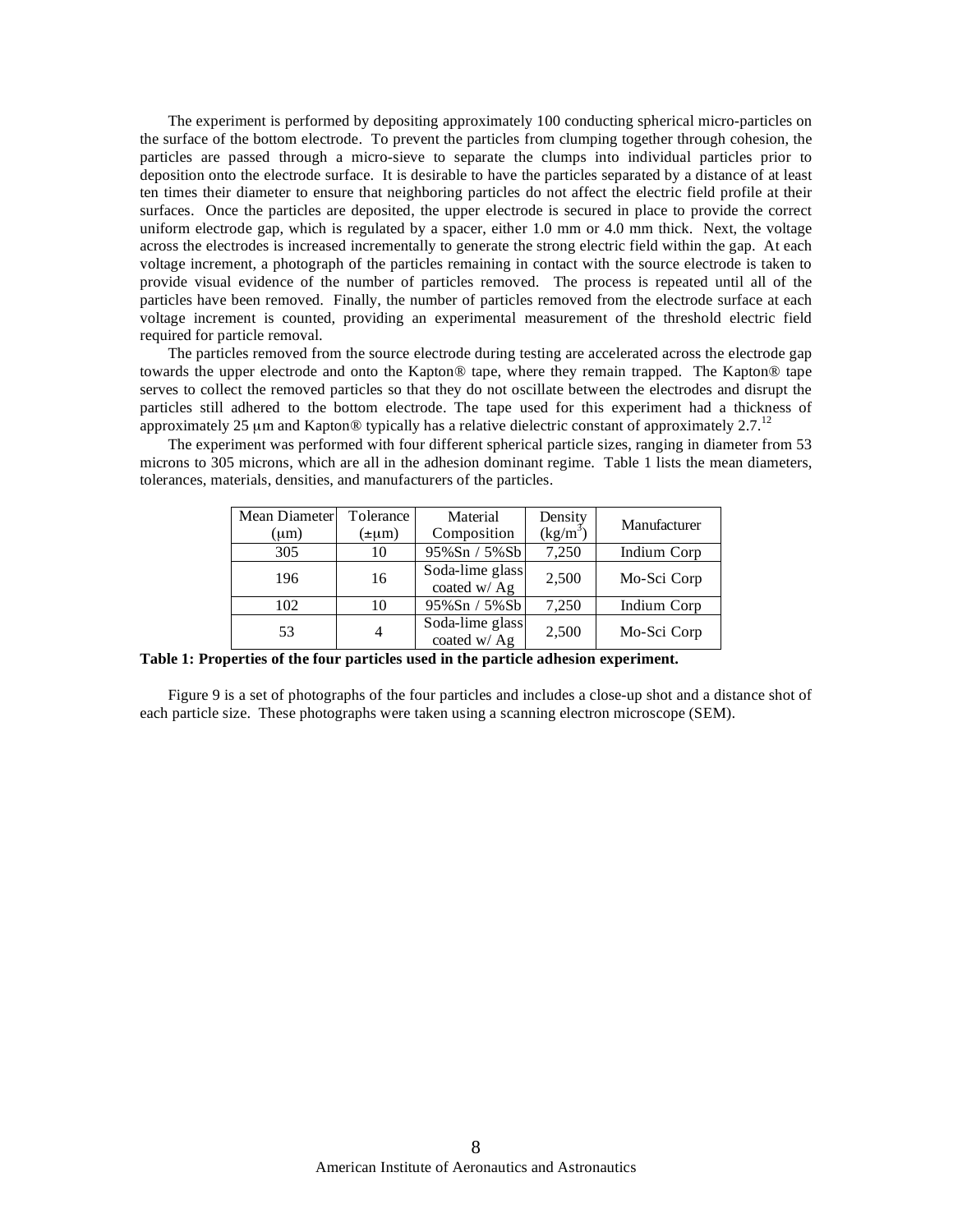

**Figure 9: SEM photos of the 53 (a and b), 102 (c and d), 196 (e and f), and 305 (g and h) micron particles. The pictures were taken at the University of Michigan Electron Microbeam Analysis Laboratory (EMAL).**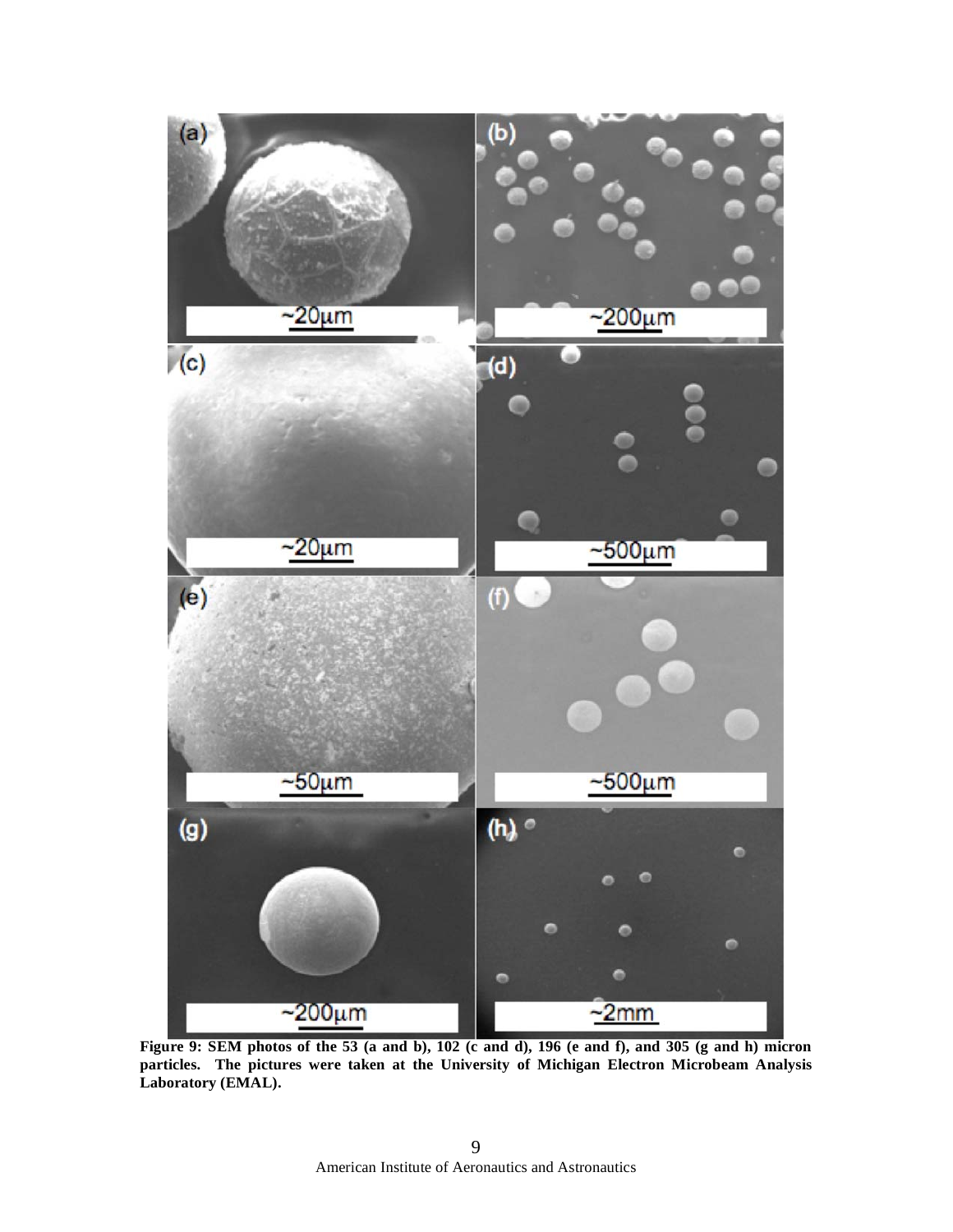The photos in Figure 9 confirm the tolerances that were reported by the manufacturers and that the particles are very close to spherical. But, it should be noted that the surfaces of the particles are not perfectly smooth, which is assumed in the model. The silver coated glass particles appear to have much rougher surfaces than the 95Sn/5Sb particles. The effects of the rough particle surfaces are addressed in more detail in a later section.

 The experiment was performed with two different electrode materials, gold and platinum. These materials were chosen because they do not oxidize when exposed to the atmosphere unlike most other metals. When manufacturing the electrodes, the two biggest concerns were controlling the surface flatness and the surface roughness. Controlling surface flatness is important for reducing the error in the applied electric field since a warped surface can lead to varying electric field strengths at the electrode surface. The surface roughness is important because the model for the van der Waals adhesion force assumes that the surface of the electrode is perfectly smooth.

 To minimize the surface roughness and control the flatness, the electrodes were fabricated using plasma vapor deposition of the metals onto glass wafers. All depositions were performed using the EnerJet Evaporator at the Lurie Nanofabrication Facility (LNF) located at the University of Michigan. The gold electrodes were fabricated by depositing 300 nm of gold on top of a 30 nm adhesion layer of chromium, and the platinum electrodes were fabricated by depositing 100 nm of platinum on top of a 10 nm adhesion layer of titanium. Figure 10 is a picture of one of the gold electrodes.



# **Figure 10: Picture of a gold electrode deposited on a glass wafer.**

The electrodes are circular with 50 mm diameters and were deposited onto 100 mm glass wafers. A thin tail of metal stretches from the electrode and wraps around the wafer to provide an electrical connection on the reverse side.

 An atomic force microscope (AFM) was used to measure the surface roughness of both the gold and platinum electrodes, and both were found to have a surface roughness on the order of 20 nm. The effects of the electrode surface roughness are presented in an upcoming section.

 The experiment was performed in the Ultra High Vacuum (UHV) chamber at the Space Electrodynamics and Tether Systems (SETS) laboratory at the University of Michigan, which is pumped by a mechanical roughing pump and a turbo pump and has an ultimate pressure on the order of  $10^{-9}$  Torr. Each experiment was performed at a pressure less 40 nTorr to prevent arcing within the electrode gap.

#### **B. Experimental Results**

Before presenting the experimental results, it is important to remind the reader that the Lifshitz-van der Waals constant from Equation (2) is not well known for most material combinations. Further, in the cases of reported values, many authors are not in agreement.<sup>13</sup> Therefore, this paper does not assume any values for the Lifshitz-van der Waals constant when analyzing the results. Instead, values for the Lifshitz-van der Waals constant that best fit the experimental results are evaluated and used for comparison between the test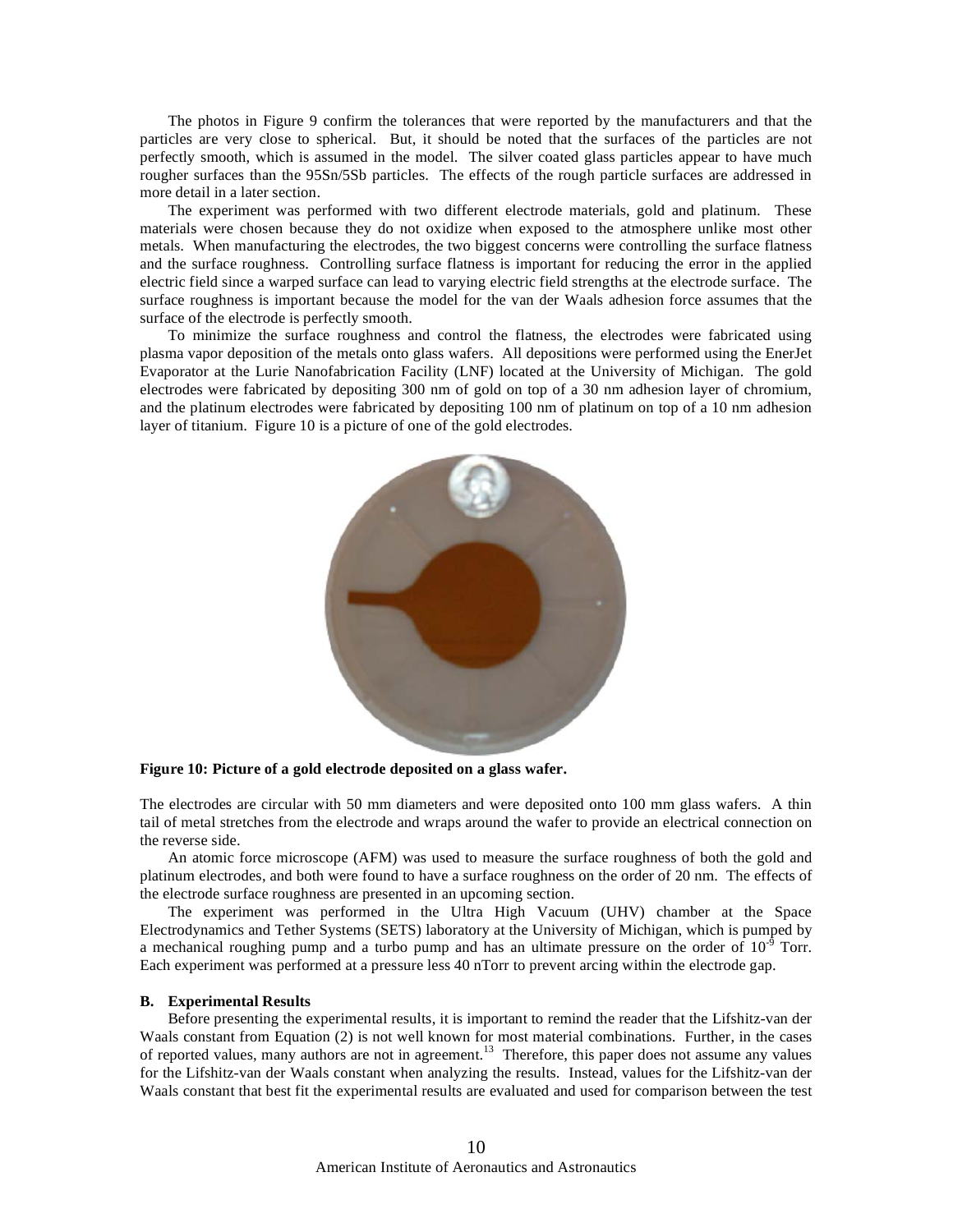cases. The threshold electric field for particle removal is defined as the field strength at which 50% of the particles in contact with the source electrode are removed.

 Figure 11 and Figure 12 are plots showing the measured electric fields required for particle removal for all eight cases tested. Each plot shows the results for all four particle sizes tested against one of the two electrode materials. The solid black dots represent the electric field strength at which 50% of the particles tested were removed. The upper and lower dashes represent the electric field strengths at which 33% and 67% of the particles were removed, respectively. Each test case measured the threshold electric field of several hundred particles over several experimental runs, with the exception of the 305 μm particles, which used less than ten particles per experimental run due to the tendency of the particles to roll off of the electrode during setup. The error in the electrode gap is the largest source of error in the electric fields, which is estimated to be approximately 5%.



**Threshold Electric Field Removing Spherical Particles from** a Gold Planer Electrode

**Figure 11: Measured threshold electric fields for removal of spherical particles from a gold planar electrode when in the adhesion dominant regime.**



**Threshold Electric Field Removing Spherical Particles from** a Platinum Planer Electrode

**Figure 12: Measured threshold electric fields for removal of spherical particles from a platinum planar electrode when in the adhesion dominant regime.**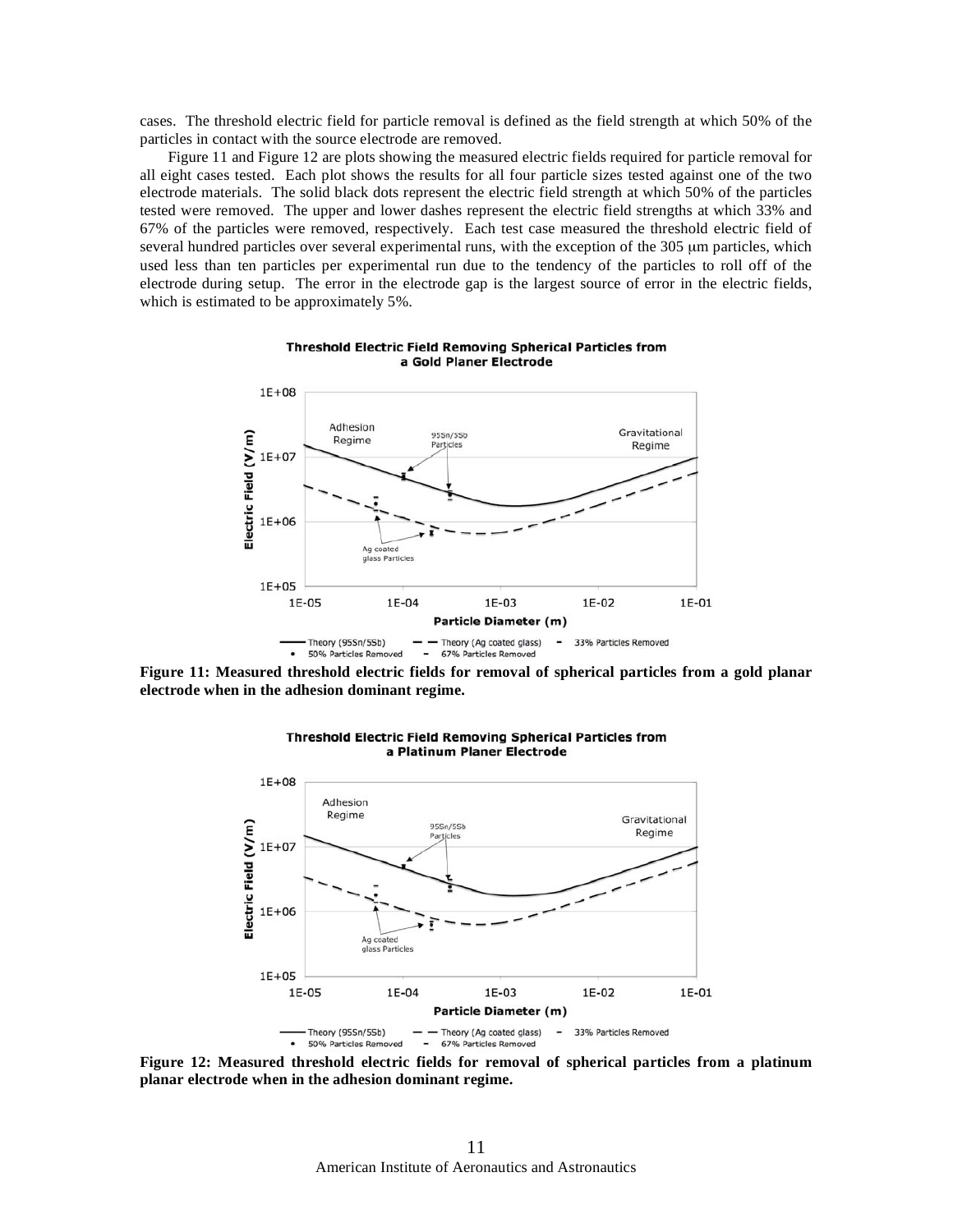The experimental data is plotted against the theoretical threshold electric fields when using the Lifshitz-van der Waals constants evaluated to provide the best fit. Table 2 lists the evaluated Lifshitz-van der Waals constants for the four material combinations used in Figure 11 and Figure 12, and are all on the order of the expected range of 0.6 to 9 eV. As predicted by the model, the threshold electric fields required for particle removal increase as the particle size decreases for each material combination. But, note the large variation in the threshold electric fields between the two particle materials. This variation may be a result of a difference between the actual Lifshitz-van der Waals constants, a difference between the materials' surface roughness, and/or particle deformation, which are discussed in the upcoming sections. Also, note that changing the electrode material from gold to platinum has very little effect on particle adhesion.

| Material Combination     | Lifshitz Constant<br>(eV |
|--------------------------|--------------------------|
| $95Sn/5Sb - Au$          |                          |
| $95Sn/5Sb - Pt$          |                          |
| $Ag$ coated glass $- Au$ | 02                       |
| $Ag$ coated glass $- Pt$ |                          |

**Table 2: Lifshitz-van der Waals constants evaluated to match experimental data for all material combinations tested.** 

 The spread of the threshold electric field required for particle removal is larger than expected. Figure 13 shows the percentage of particles removed as a function of the applied electric field for all eight test cases.



**Figure 13: Plots of the particle removal efficiency as a function of applied electric field for all eight test cases.** 

To complement Figure 13, Table 3 lists the median threshold electric field strength for particle removal along with the electric field strengths required to remove 15%, 33%, 67%, and 85% of the particles.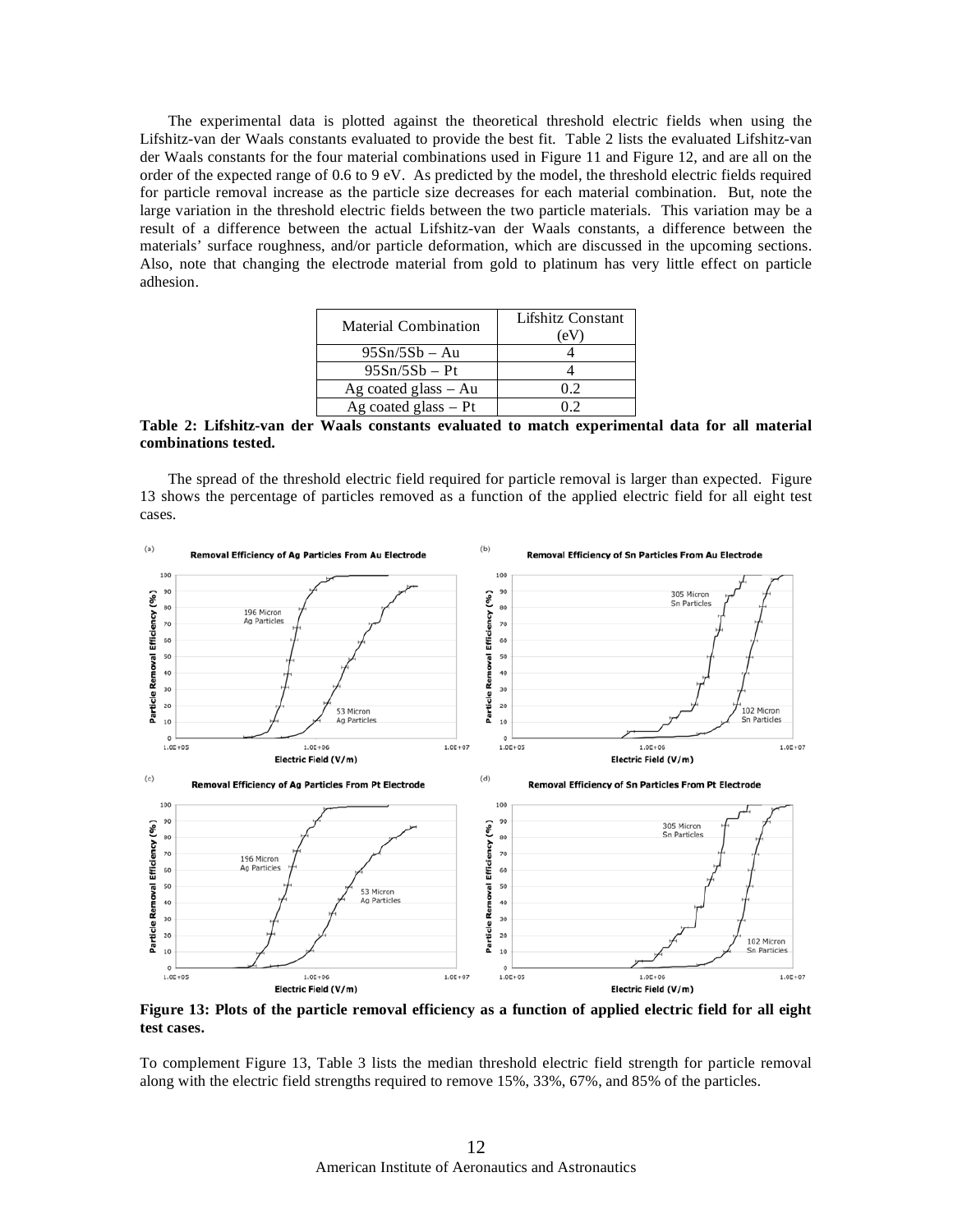|                   | Required Electric Field to Remove Stated |        |        |        |        |  |
|-------------------|------------------------------------------|--------|--------|--------|--------|--|
| Particle Size and | Percentage of Particles                  |        |        |        |        |  |
| <b>Materials</b>  | 15%                                      | 33%    | 50%    | 67%    | 85%    |  |
|                   | (MV/m)                                   | (MV/m) | (MV/m) | (MV/m) | (MV/m) |  |
| 305 µm Sn on Au   | 1.6                                      | 2.2    | 2.6    | 3.0    | 3.5    |  |
| 305 µm Sn on Pt   | 1.4                                      | 2.1    | 2.4    | 3.1    | 3.3    |  |
| 196 µm Ag on Au   | 0.53                                     | 0.63   | 0.68   | 0.73   | 0.85   |  |
| 196 µm Ag on Pt   | 0.48                                     | 0.53   | 0.63   | 0.70   | 0.88   |  |
| 102 µm Sn on Au   | 3.7                                      | 4.5    | 5.0    | 5.6    | 6.3    |  |
| 102 µm Sn on Pt   | 3.7                                      | 4.6    | 4.9    | 5.3    | 6.1    |  |
| 53 µm Ag on Au    | 1.1                                      | 1.5    | 1.9    | 2.4    | 3.6    |  |
| 53 µm Ag on Pt    | 1.0                                      | 1.4    | 1.8    | 2.5    | 4.5    |  |

**Table 3: Threshold electric fields required to remove 15%, 33%, 50%, 67%, and 85% of the particles.** 

Potential reasons for the spread in the electric field required for particle removal are presented in the upcoming sections, which include the spread in particle size, the particle and electrode surface roughness, and the surface deformation.

## **C. Variables of the Experiment**

 While the measured threshold electric fields trend as predicted by the model for each material combination, the evaluated Lifshitz-van der Waals constants for the two particle materials are quite different. The evaluated Lifshitz-van der Waals constants may be reasonable measurements of the actual values, or the difference may also be a result of uncontrolled variables in the experiment. In addition, the spread of the electric fields required for the removal of all the particles is quite large, which may also result from uncontrolled variables in the experiment. This section examines three variables in the experiment.

 The first experimental variable to consider is the spread in particle size, which may contribute to the spread in the electric fields required for particle removal. Using the tolerances on the particle diameters given in Table 1 and the predicted threshold electric field from Equation (6), the expected electric field spread can be calculated. Table 4 lists the approximate expected electric field spread resulting from the particle size spread along with the measured spread to remove 15%-85% and 33%-67% of the particles.

| Particle Diameter<br>$(\mu m)$ | Electrode<br>Material | Theoretical<br>Spread (MV/m) | 33%-67%<br>(MV/m) | 15%-85%<br>Measured Spread Measured Spread<br>(MV/m) |
|--------------------------------|-----------------------|------------------------------|-------------------|------------------------------------------------------|
| 305                            | Au                    | 0.09                         | 0.80              | 1.9                                                  |
| 305                            | Pt                    |                              | 1.0               | 1.9                                                  |
| 196                            | Au                    | 0.07                         | 0.10              | 0.33                                                 |
| 196                            | Pt                    |                              | 0.18              | 0.40                                                 |
| 102                            | Au                    | 0.48                         | 1.1               | 2.6                                                  |
| 102                            | Pt                    |                              | 0.70              | 2.4                                                  |
| 53                             | Au                    | 0.13                         | 0.90              | 2.5                                                  |
| 53                             | Pt                    |                              |                   | 3.5                                                  |

| Table 4: The estimated spread in the threshold electric field due to the spread in particle size and the |  |  |
|----------------------------------------------------------------------------------------------------------|--|--|
| measured threshold electric field spread.                                                                |  |  |

The calculations in Table 4 suggest that the spread in particle size can lead to a spread in the electric field, but not enough to account for the entire spread in the experimental data.

 The second experimental variable is possible deformation of the particle and/or the source electrode by compression. The model presented in Equation (2) assumes that the particle is a perfect sphere and that the electrode is a perfect plane, but, due to defects in the particle and/or the electrode, this is most likely not the case. The compression of either the particle or the electrode leads to a contact area between the two greater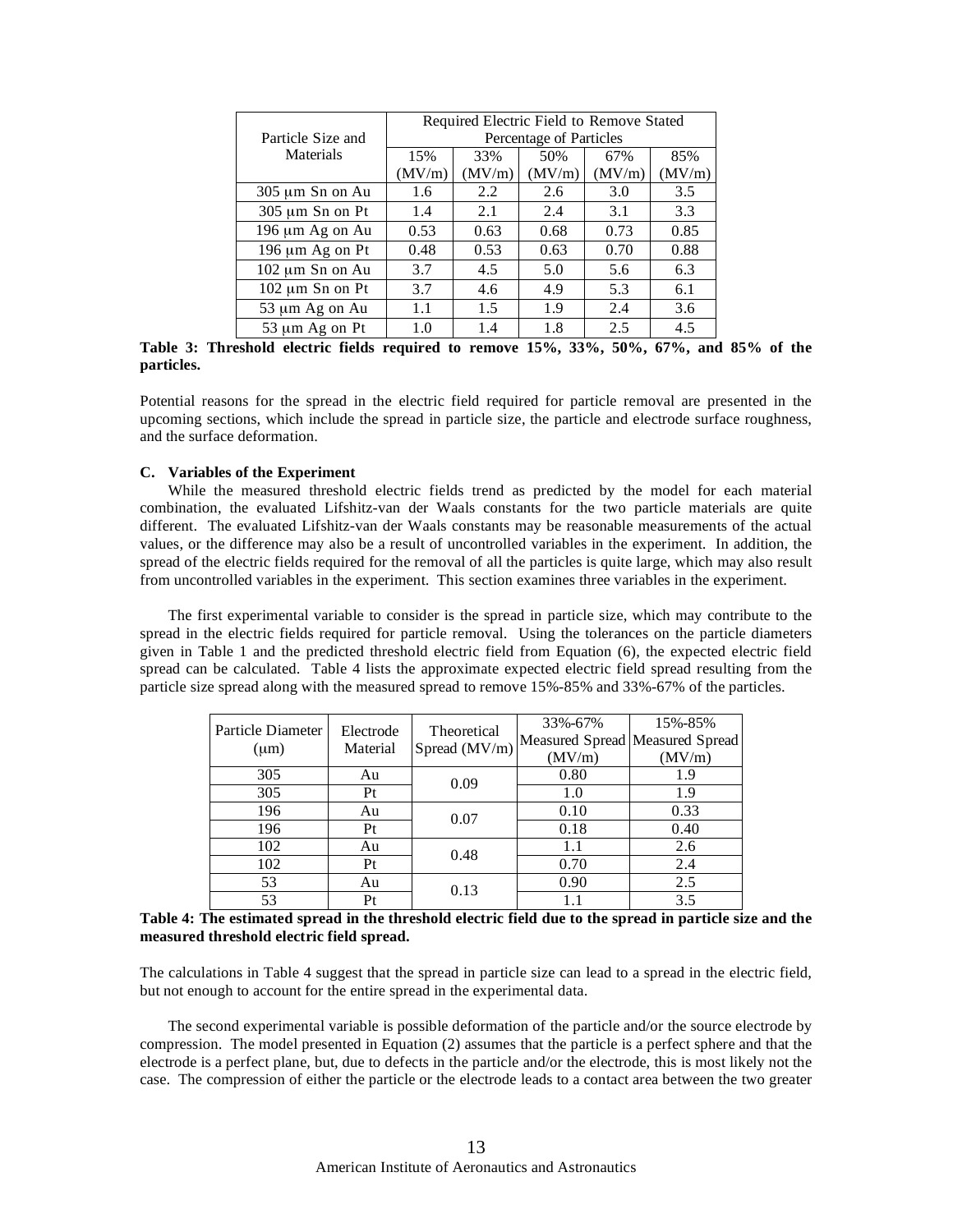than just the point contact that is assumed. An increase in the contact area leads to an increase in the adhesion force.

 Approximating the change in the adhesion force due to the deformation of the particle and/or the electrode is not straightforward because the exact geometry after deformation has occurred is unknown and can be quite complex. To approximate the change in the adhesion force resulting from deformation, all of the deformation is assumed to be at the bottom of the particle. Using Equation (1), the adhesion force with a compressed particle is calculated to be a function of the contact area radius,  $r_c$ .

$$
F_{vdw,def} \approx \frac{h}{8\pi z^2} \left( r + \frac{r_c^2}{z} \right) \tag{7}
$$

 Assuming that the electric force on the particle does not change significantly if the particle experiences a small deformation, which is appropriate as long as the deformation occurs at the bottom of the particle, the new threshold electric field is calculated by modifying Equation (6) and assuming that the particle is in the adhesion dominant regime.

$$
E_{\text{thresh,def}} \approx \sqrt{\left(\frac{1}{r} + \frac{r_c^2}{r^2 z}\right) \frac{h}{z^2 \epsilon} (0.0023)}
$$
(8)

 The deformation of the particle may lead to an error in the evaluated values of the Lifshitz-van der Waals constant from the experimental results. Figure 14 is a plot of the percent error in the evaluated Lifshitz-van der Waals constants as a function of percent deformation of the particle for all four particles tested. The deformation of the particle is defined as the ratio of the contact area radius to the particle radius,  $r_c$ :r.

Percent Error in the Evaluated Lifshitz-van der Waals



**Figure 14: The estimated percent error of the evaluated Lifshitz-van der Waals constants due to deformation of the particle.**

Figure 14 shows that just a slight deformation of the particle can lead to a very large error in the evaluated Lifshitz-van der Waals constant, which could be a large error in the evaluated values listed in Table 2.

 In addition to increasing the error in the evaluated values for the Lifshitz-van der Waals constant, the particle deformation may also be a source of the spread in the electric field required to remove all the particles. Figure 15 plots the approximate expected threshold electric field spread resulting from particle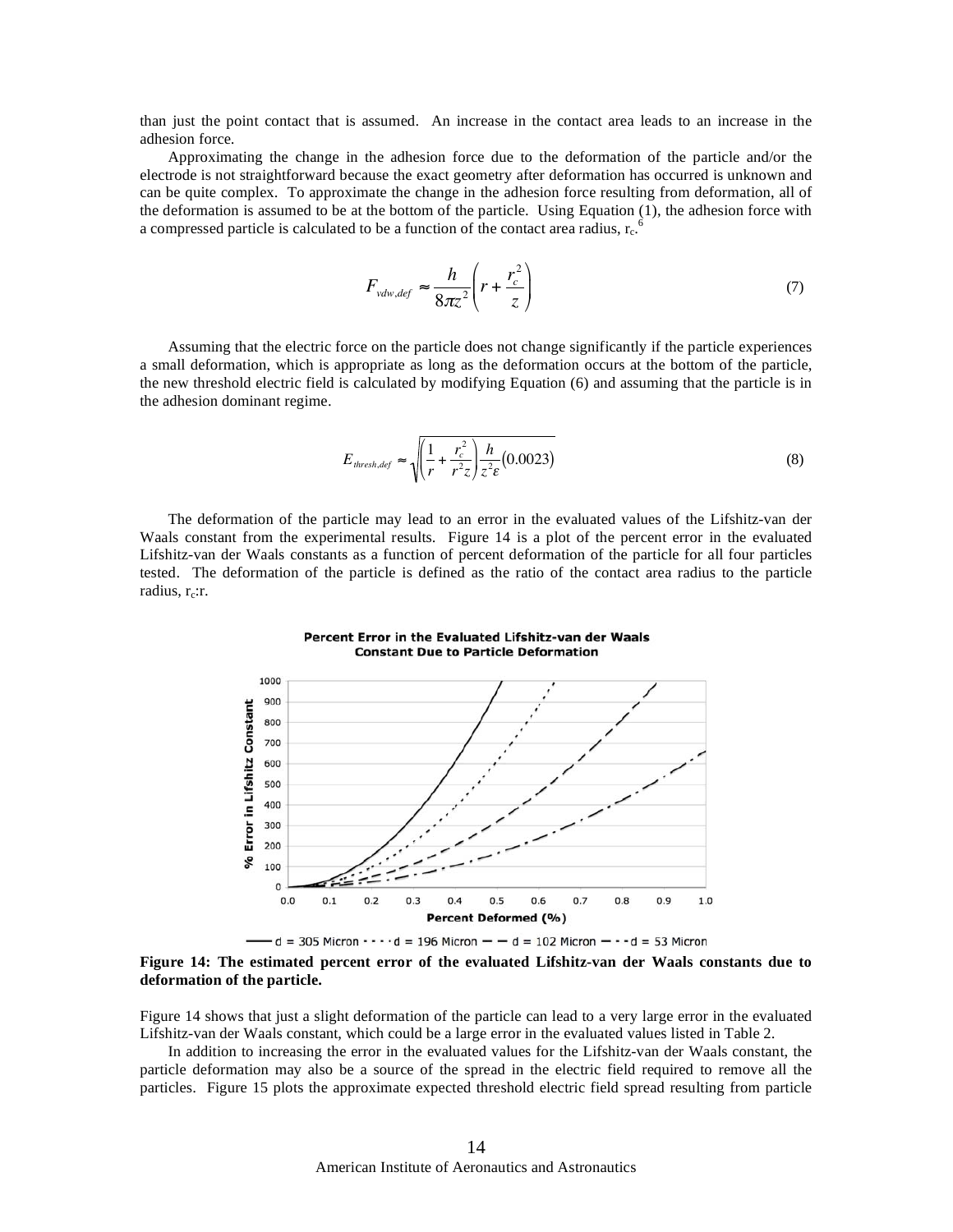deformation for all 4 particle sizes tested. The figure assumes Lifshitz-van der Waals constants of 4 and 0.2 eV for the 95Sn/5Sb and Ag particles, respectively.



Spread in Threshold Electric Field for Particle Removal Due to Particle Deformation

**Figure 15: The estimated spread in the threshold electric field due to deformation of the particle.**

Comparing the theoretical spread in the electric field with the measured spread from Table 3, it is very possible that a small deformation could make significant contributions.

 The final experimental variable that may potentially influence the electric field spread that is discussed in this paper is the surface roughness of both the particle and the electrode surface. The surface roughness of the materials in contact can lead to an increase or decrease in the adhesion van der Waals force depending on their relative roughness and alignment.<sup>14</sup> Due to the complexity and large number of variations of surface roughness and alignments, it is not possible to provide a general relationship between the adhesion force and the materials surface roughness. Only in the case when the exact geometry of the two surfaces is known, can Equation (1) be integrated to find the adhesion force.

 Figure 16 illustrates four possible surface orientations between the electrode surface and the particle. Note that the examples discussed here are not all inclusive and there exist many other possible surface orientations that may lead to a change in the adhesion force.



**Figure 16: Possible electrode and particle surface orientations.**

 Sketch (a) from Figure 16 illustrates two possible situations. First, it is possible that the particles are much smaller than the surface roughness of the source electrode. In this case, the particles may fit between the peaks and valleys of the electrode, which increases the contact area and increases the adhesion force. Second, it is possible that the particles are much larger than the surface roughness and sit on the peaks of the electrode, which decreases the contact area and decreases the adhesion force. Picture (b) illustrates a case when the surface roughness of the particle and the electrode are approximately the same and are aligned so that the peaks of the particle fit into the valleys of the electrode. Again, this increases the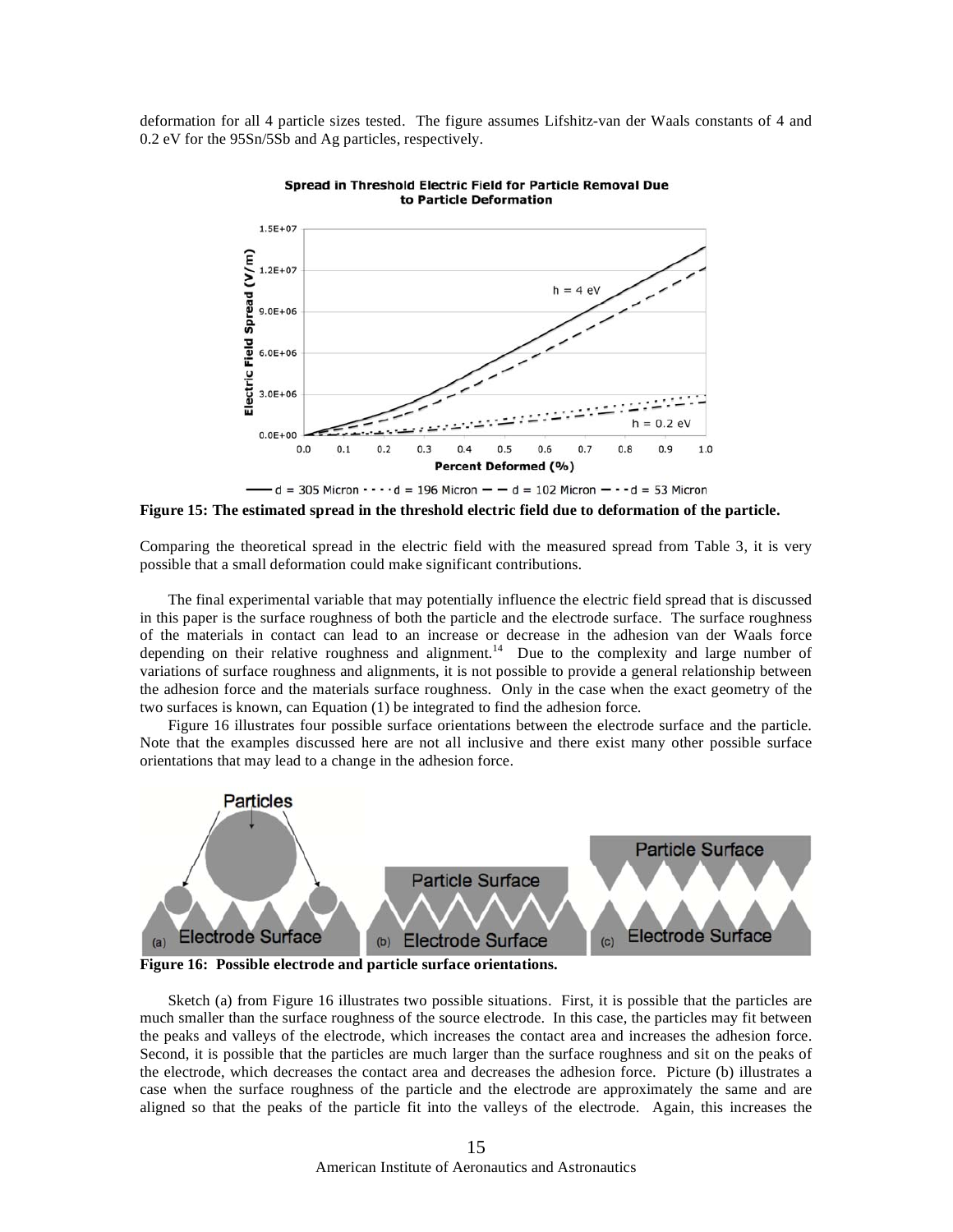contact area and the adhesion force. Picture (c) illustrates a case when the surface roughness of the particle and the electrode are approximately the same and are unaligned so that the peaks of the particle and electrode are touching. This decreases the contact area and the adhesion force.

 As stated earlier, there exist many other possible orientations between the particle and electrode surfaces, and their effects on the adhesion force can be determined by understanding how the contact area changes. Since the surface roughness affects the adhesion force by changing the contact area, it is reasonable to expect that the error in the evaluated values for the Lifshitz-van der Waals constants and the resulting spread of the electric field required for particle removal are on the same order of magnitude as the case of particle deformation.

 Figure 9 is a set of SEM photographs of the particles used for this paper, and shows that the particles all have surface defects on the order of what appears to be microns, but note that the defects on the silver coated glass spheres are much larger than on the 95Sn/5Sb particles. Both electrode surfaces have a surface roughness on the order of 20 nm.

 Based on the analysis presented in this subsection, it is possible that the evaluated values for the Lifshitz-van der Waals constants deviate from the actual values due to the deformation of the particles and/or the electrode and the surface roughness of particles and the electrode. The large spread in the electric field required for particle removal is most likely contributed to significantly by the same two experimental variables, and to a lesser extent, the spread in particle size.

# **D. Lifshitz-van der Waals Constant**

 As discussed in a previous section, the Lifshitz-van der Waals constant is used to calculate the van der Waals force between two macroscopic materials and is a measure of the energy of the van der Waals interaction.<sup>5</sup> For materials in atmosphere or vacuum, its value generally ranges from 0.6 to 9.0 eV and is obtained using dielectric spectroscopy.15,16

 Calculating the Lifshitz-van der Waals constant is beyond the scope of this paper, but is known to be difficult due to the lack of available optical data.<sup>13</sup> Table 5 lists the expected ranges of the Lifshitz-van der Waals constants for a couple of the experimental material combinations using published values.<sup>6,13</sup> For comparison, the evaluated values of the Lifshitz-van der Waals constants from the experimental results are included in the table.

| Materials in<br>Contact | Predicted Lifshitz-van<br>der Waals Constant<br>(eV) | Evaluated Lifshitz-van<br>der Waals constant (eV) |
|-------------------------|------------------------------------------------------|---------------------------------------------------|
| Au - 95Sn/5Sb           | $6.6 - 8.2$                                          |                                                   |
| $Au - Ag$               | 5.8-10.3                                             |                                                   |

**Table 5: List of ranges of the expected values of the Lifshitz-van der Waals constant for select test cases compared with the evaluated values.** 

 Note that the evaluated Lifshitz-van der Waals constants lay outside the range of predicted values for the given material properties, but are close to the expected range for all material combinations. There is possible error in the evaluated values as discussed in the previous subsection. But, according to Visser:<sup>13</sup>

"Comparison of the theoretically calculated Lifshitz-van der Waals/Hamaker constants with those derived from experiments show that in a large number of cases the values from colloid chemistry and surface tension measurements deviate substantially from the theoretically calculated ones. This finding is a clear indication that the interpretations used for their calculation are based on incomplete theories."

## **4. Overcoming the Cohesion Force Using Ultra-Fine Particle Sieves**

 This section investigates the feasibility of overcoming the cohesion force by using a method of transporting the dry particles through an ultra-fine sieve to separate the clumped powder into individually isolated particles prior to charging and acceleration as presented in the introduction. The details of the design and optimization of the sieving particle delivery system is beyond the scope of this paper. Instead, results from a proof-of-concept experiment are presented with the goal of demonstrating the feasibility of this delivery system. The main goals of the proof-of concept experiment are to demonstrate the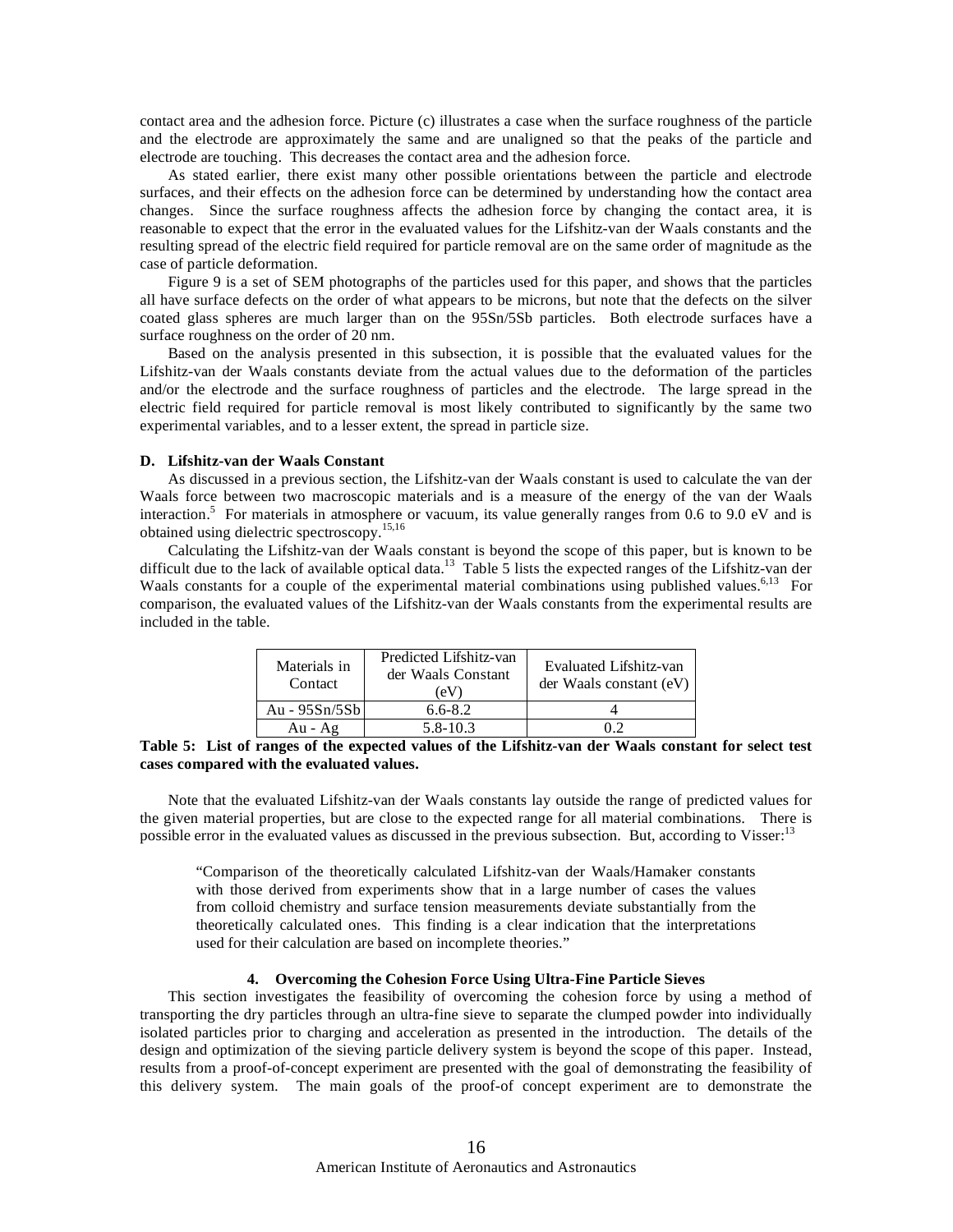functionality of the first prototype by confirming that particles are charged, accelerated and ejected individually.

## **A. Experimental Setup**

 To experimentally investigate the method of delivering individual dry spherical particles through an ultra-fine sieve prior to charging and accelerating, the prototype shown in Figure 17 was constructed using a stainless steel cloth with orifice diameters of approximately 20 μm and was tested with hollow aluminum spherical particles with diameters ranging from 5 μm to 20 μm. A cylindrical acrylic plunger is mounted beneath the sieve and the space between the plunger and the sieve acts as the particle reservoir. The weight of the sieving system on the particle reservoir, along with a mechanical vibrational source (not pictured), forces the particles through the sieve. Mounted on the topside of the sieve is the charging grid, which is at a distance of approximately 7.5 mm from the sieve surface and has a single 5 mm orifice to allow the passage of particles. Above the charging grid is the collection anode used to collect all ejected particles.



# **Figure 17: First generation prototype using sieving delivery method.**

 The sieve is electrically connected to ground while the charging grid and the collection anode are biased positive using a high voltage power supply to generate the charging electric field. Note that this prototype does not include any additional accelerating grids, but stacking additional grids above the charging grid is possible. To verify that the particles were ejected individually and not clumped in groups, ejected particles were collected on glass slides placed just above the orifice in the charging grid and imaged using a scanning electron microscope (SEM).

# **B. Experimental Results**

 Figure 18 is an SEM image of a glass slide after bombardment of the aluminum particles from the prototype for approximately one second.



**Figure 18: An SEM image showing aluminum particles collected on a glass slide after bombardment.**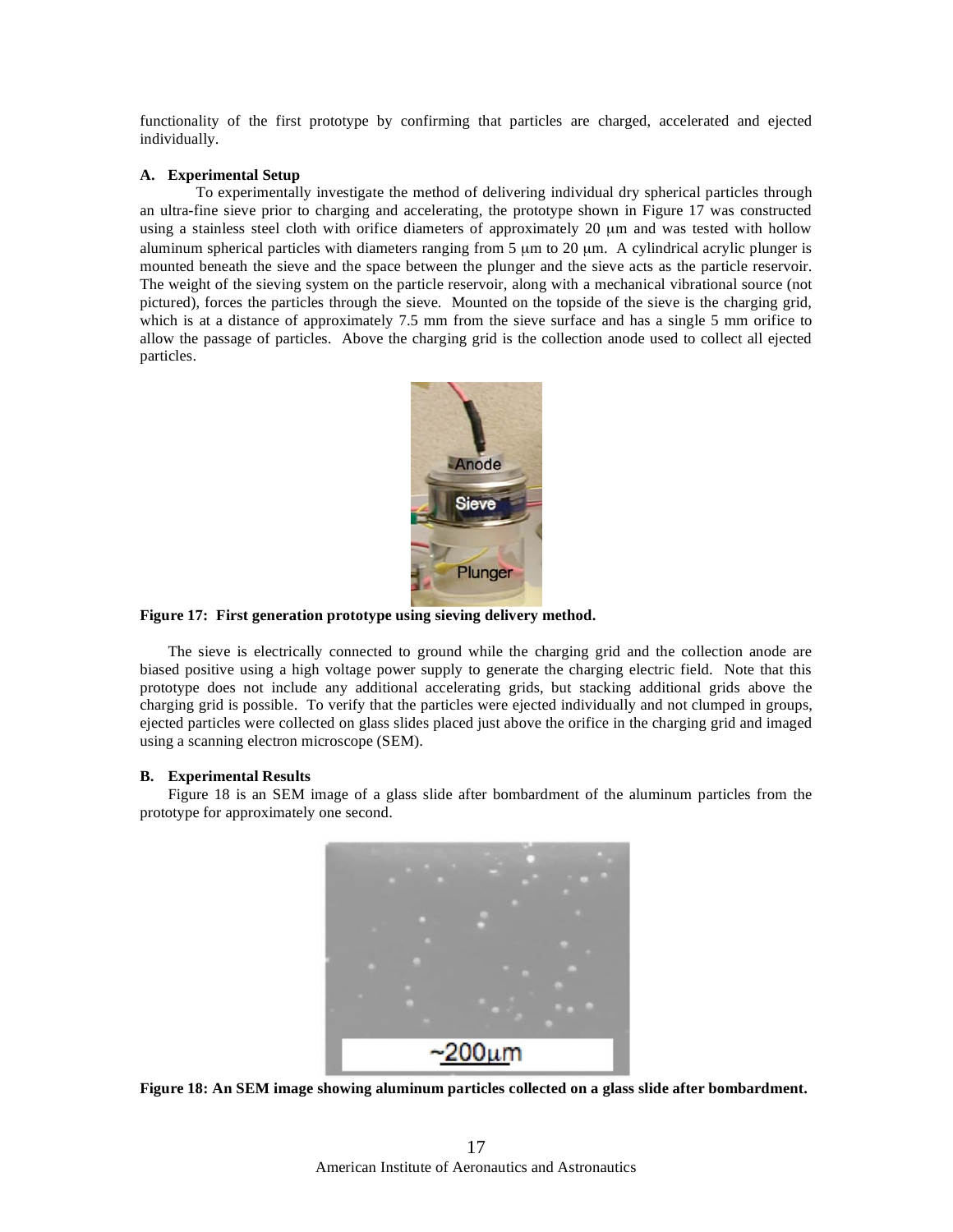Figure 18 shows that most of the particles collected by the slide are individual particles, which supports the theory that the particles are ejected individually. The proof-of-concept experimental results presented in this paper suggest that the sieving delivery method is capable of ejecting individually isolated particles continuously. Additional methods to verify this are currently under development and will be published when available.

#### **5. Conclusion**

 The effects of the adhesion and cohesion forces on the no-liquid configuration were presented along with potential methods of overcoming them. For conducting particles in a dry environment, the dominant adhesion and cohesion force is the van der Waals force, which scales directly with the particle size. Overcoming the adhesion force by removing spherical conducting particles from a planar source electrode by way of applied electric fields was investigated. The electric force responsible for particle removal scales directly with the square of the particle size while the adhesion force scales directly with the particle size. This suggests that as the particle size decreases, the required electric field for removal increases. The models developed predict that particles with diameters down to hundreds or even tens of nanometers can be removed from a planar electrode. Note that there may exist methods of reducing the required electrical force, such as the use of mechanical vibration, which is presented in a companion paper.<sup>17</sup>

 To investigate the particle removal model, eight test cases, involving 4 particle sizes and 2 electrode materials, were studied. The tests agreed reasonably well with the model when using values of the Lifshitzvan der Waals constants close to the expected ranges for all materials. But, the values evaluated from the experimental data disagree with published values for the specific material combinations. Note that many authors are not in agreement on the published values. In addition, the spread in the electric fields required to remove particles was large. The possible error in the Lifshtiz-van der Waals constants and the spread of the electric fields may be attributed primarily to the surface roughness and deformation of both the particles and the electrode.

 Overcoming the cohesion force by delivering the particles through an ultra-fine sieve was investigated by performing a simple proof-of-concept experiment, which suggests that it is a viable method. Further testing is required, but the initial results are promising.

## **Acknowledgments**

 This project is funded by an Air Force Office of Scientific Research grant (FA9550-07-C-0144, managed by Dr. Mitat Birkan).